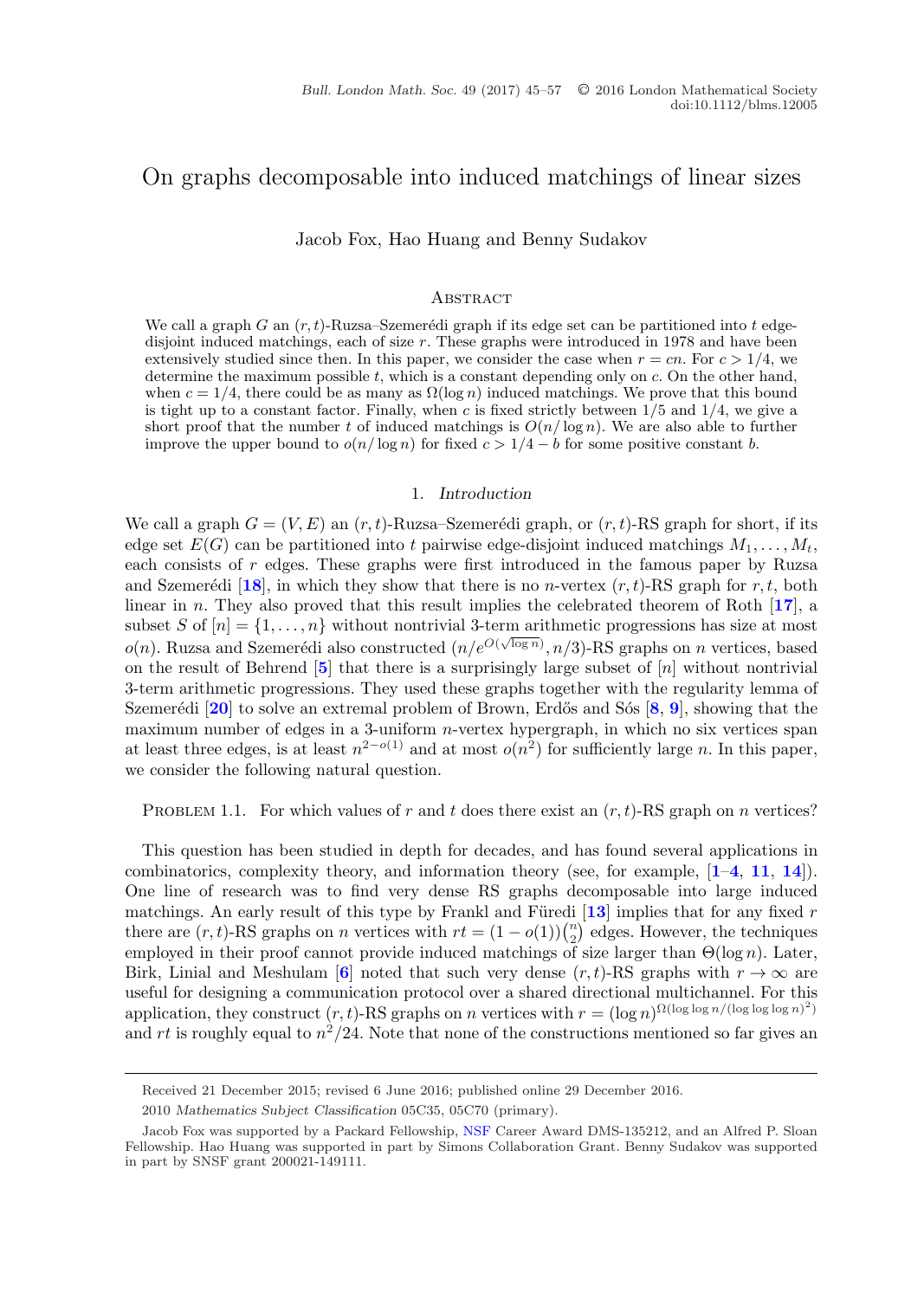<span id="page-1-0"></span> $n$ -vertex  $(r, t)$ -RS graph with positive edge density and at the same time being an edge-disjoint union of induced matchings of size  $n^{\varepsilon}$  for some constant  $\varepsilon$ . This range of parameters is important for some applications when there is a tradeoff between the number of missing edges and the number of induced matchings. Indeed, Meshulam (private communication) conjectures that there exist no such graphs. This conjecture was recently disproved by Alon, Moitra and Sudakov [**[2](#page-11-0)**] with a surprising construction of graphs with edge density  $1 - o(1)$  that can be partitioned into induced matchings of size  $n^{1-o(1)}$ , which is nearly linear in n. Their constructions have also found a couple of interesting applications for communication problems over shared channels, linearity testing, communication complexity and the directed Steiner tree problem.

Another appealing direction is to determine the maximum number of induced matchings when their sizes are linear in n. Fischer *et al.* [[11](#page-11-0)] gave a family of  $(n/6 - o(n), n^{\Omega(1/\log \log n)})$ -RS graphs. They used these graphs to establish an  $n^{\Omega(1/\log \log n)}$  lower bound for testing monotonicity in general posets. A slight twist of their construction gives  $(cn, n^{\Omega(1/\log \log n)})$ -RS graphs for any positive constant  $c < 1/4$ . In this paper, we first study the range  $c > 1/4$ . It was noted earlier by Alon (private communication) that for this range, there can only be constantly many matchings. Our first result determines the maximum number of induced matchings for  $c > 1/4$ . Its proof combines techniques from coding theory together with properties of Kneser graphs.

THEOREM 1.2. *Suppose G* is an  $(r, t)$ -RS graph on *n* vertices, then

$$
r \leqslant \begin{cases} \frac{n}{4} \left( 1 + \frac{1}{t} \right) & \text{if } 2 \nmid t, \\ \frac{n}{4} \left( 1 + \frac{1}{t+1} \right) & \text{if } 2 \mid t. \end{cases} \tag{1}
$$

*Moreover, these bounds are tight for every positive integer* t *and infinitely many* n*.*

For  $r = n/4$ , it was known that there are RS graphs with logarithmically many induced matchings [**[16](#page-11-0)**], but there were no good upper bounds in this case. Our second theorem shows that up to a constant factor, the maximum number of induced matchings when  $r = n/4$  is indeed logarithmic.

THEOREM 1.3. If an *n*-vertex graph G is an  $(n/4, t)$ -RS graph, then  $t \leq (6 + o(1)) \log_2 n$ . *Moreover, if such graph G is regular, then*  $t \le 2 \log_2 n + 2$  *and this bound is sharp for infinitely many* n*.*

Problem [1.1](#page-0-0) becomes much more difficult when the size  $r = cn$  of the induced matching is below the threshold  $n/4$ . For this range, the best-known upper bound is due to Fox  $[12]$  $[12]$  $[12]$ , who improved estimates that one obtains from the Szemerédi regularity lemma [[20](#page-12-0)]. His result implies that the number of matchings is at most  $n/\log^{(x)} n = o(n)$ , where  $x = O(\log(1/c))$ and  $\log^{(x)} n$  denote the x-fold iterated logarithm. This shows that the number of induced matchings has to be sublinear. On the other hand, the example of Fischer *et al.* [**[11](#page-11-0)**] shows that for  $c < 1/4$ , the number of matchings could be  $n^{\Omega(1/\log \log n)}$ , which is much larger than log n but smaller than  $n^{\epsilon}$ . It would be very interesting to close the huge gap between the upper and lower bounds for some ranges of  $c < 1/4$ . Here, we are able to make some progress on this problem and improve the upper bound to  $O(n/\log n)$ , when c is fixed strictly between 1/5 and 1/4.

THEOREM 1.4. For every  $\varepsilon > 0$ , if G is an  $(r, t)$ -RS graph on n vertices with  $r = cn$  for  $1/5 + \varepsilon \leqslant c < 1/4$ , then  $t = O(n/\log n)$ .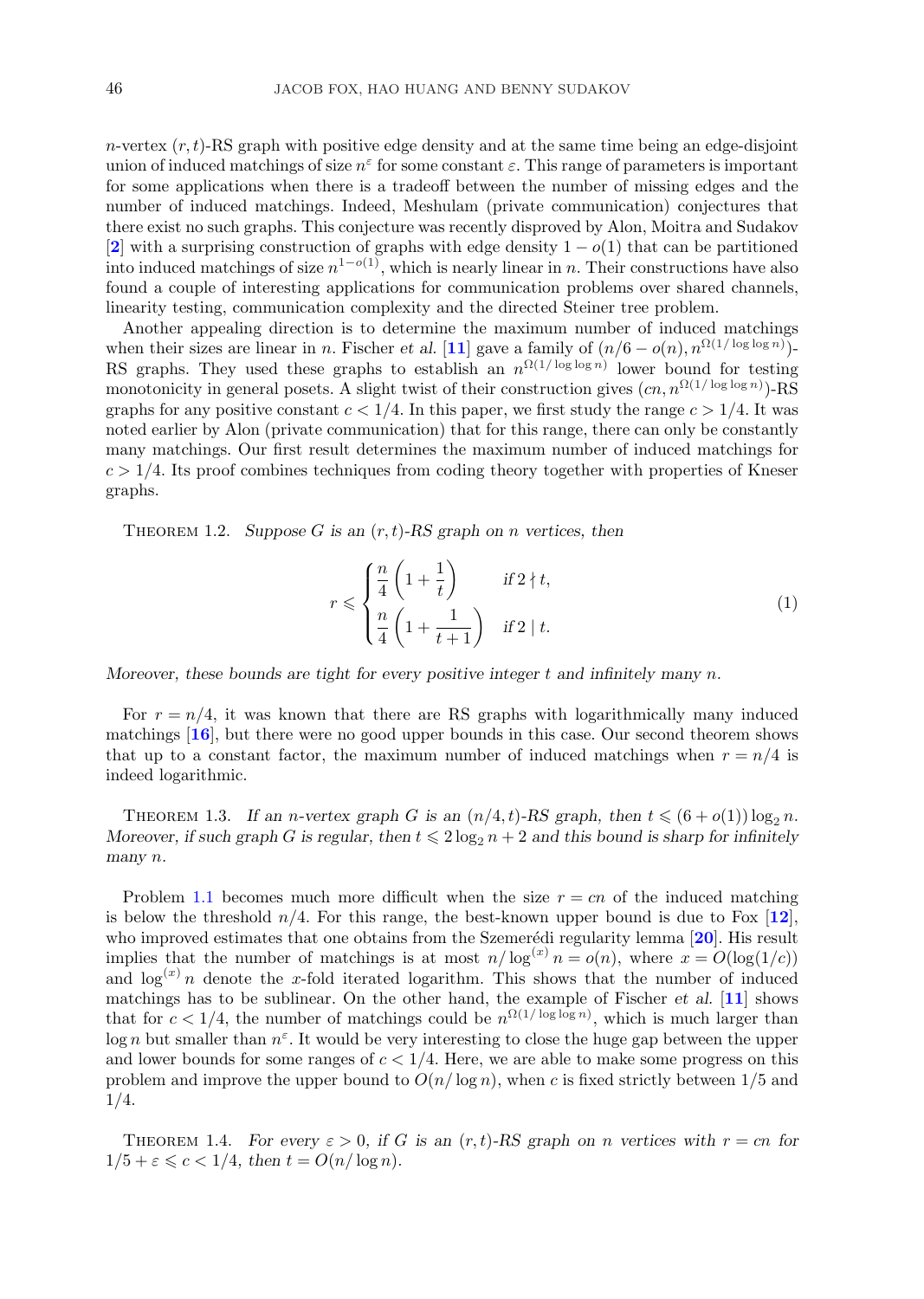<span id="page-2-0"></span>By a more careful analysis, we are able to further improve the upper bound to  $o(n/\log n)$ , when c is slightly below  $1/4$ . To be more precise, the little-o term comes from the best-known bound in the triangle removal lemma proved in [**[12](#page-11-0)**]. Here, log<sup>∗</sup> is the iterated logarithm, that is, the number of times the logarithm function must be iteratively applied before the result is less than or equal to 1.

THEOREM 1.5. *There exists an absolute constant*  $b > 0$ *, such that for*  $r \geq (1/4 - b)n$ *, if* G *is an*  $(r, t)$ -RS graph G on n vertices, then  $t = n/((\log n)2^{\Omega(\log^* n)}) = o(n/\log n)$ .

The rest of the paper is organized as follows. In the next section, we describe a counting proof of the upper bound in Theorem [1.2](#page-1-0) and verify its tightness by a construction based on Kneser graphs. In Section [3,](#page-3-0) we prove Theorem [1.3](#page-1-0) and discuss potential improvements. Section [4](#page-7-0) consists of the proof of Theorems [1.4](#page-1-0) and 1.5, and some remarks on the case of regular graphs. The last section contains some concluding remarks and open problems.

### 2. The size of matchings is cn with  $c > 1/4$

In this section, we determine the maximum number of induced matchings in an  $(r, t)$ -RS graph G for  $r = cn$  and  $c > 1/4$ . To prove an upper bound, we use ideas similar to the Plotkin bound [**[15](#page-11-0)**] in coding theory, with a small twist. The lower bound construction is based on the properties of Kneser graphs.

*Proof of Theorem* 1.2. Suppose the edge set of G can be partitioned into induced matchings  $M_1,\ldots,M_t$ , each containing exactly r edges. Denote by  $V_i$  the set of vertices contained in the edges of  $M_i$ . Then  $|V_i| = 2r$ . Moreover, each of the r edges of  $M_i$  intersects  $V_i$  in at most one vertex, since otherwise  $V_i$  and  $V_j$  must span a common edge of G. This implies that  $|V_i \cap V_j| \leq r$ . Let  $v_i \in \{0,1\}^n$  be the characteristic vector of  $V_i$ . Then for all  $1 \leq i < j \leq t$ , the Hamming distance satisfies

$$
dist(v_i, v_j) = |V_i| + |V_j| - 2|V_i \cap V_j| \ge 2r + 2r - 2r = 2r.
$$

This is already enough to show that t is constant, using bounds from coding theory. But one can do slightly better. Let  $v_0$  be the all-zero vector. To get a tight upper bound, note that the above inequality can be extended to all  $0 \leq i < j \leq t$  since, for  $1 \leq i \leq t$ ,  $|V_i| = 2r$ . Denote by  $a_i$  (respectively,  $b_i$ ) the number of vectors  $v_i$  equal to 0 (respectively, 1) in the *i*th coordinate, then  $a_i + b_i = t + 1$ . By double counting,

$$
2r\binom{t+1}{2} \leqslant \sum_{0 \leqslant i < j \leqslant t} \text{dist}(v_i, v_j)
$$
\n
$$
= \sum_{i=1}^n a_i b_i
$$
\n
$$
\leqslant \begin{cases} n(t+1)^2/4 & \text{if } 2 \nmid t, \\ nt(t+2)/4 & \text{if } 2 \mid t. \end{cases} \tag{2}
$$

The last inequality follows from the fact that  $a_i b_i$  is maximized when  $a_i = b_i = (t+1)/2$  for odd t, and  $\{a_i, b_i\} = \{(t+2)/2, t/2\}$  for even t. By simplifying the inequality, we immediately obtain [\(1\).](#page-1-0)

To show that the bound is tight, it suffices to consider the case  $t = 2k + 1$ . Let H be  $KG(2k +$  $1, k$ , the Kneser graph whose vertices correspond to all the k-subsets of a set of  $2k + 1$  elements, and where two vertices are adjacent if and only if the two corresponding sets are disjoint. We define the matchings  $M_1, \ldots, M_{2k+1}$  as follows: the edge  $(A, B)$  belongs to  $M_i$ , if and only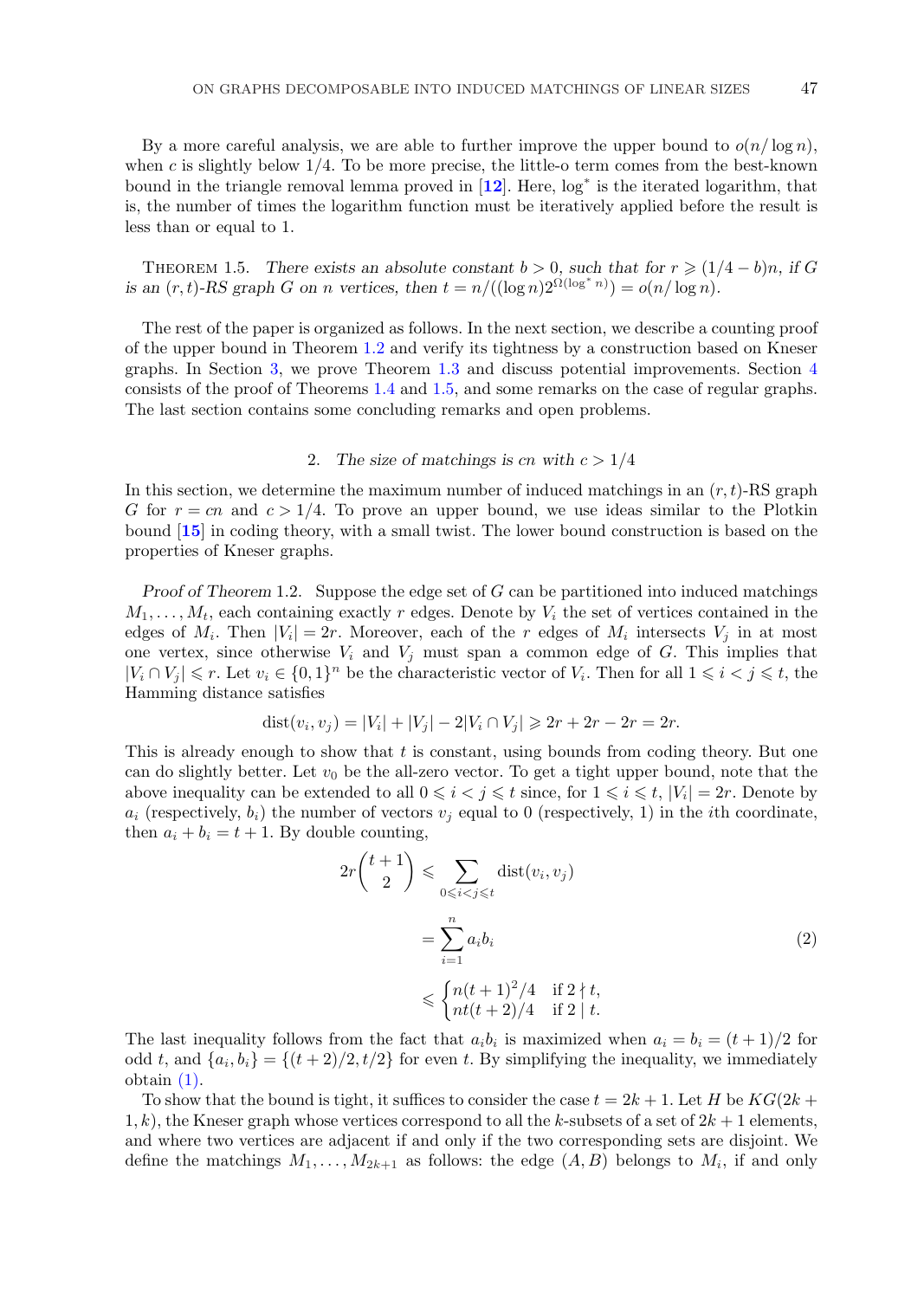<span id="page-3-0"></span>if  $A \cap B = \emptyset$  and  $A \cup B = [2k+1] \setminus \{i\}$ . It is easy to see that B is determined after fixing A and i, which implies that  $M_i$  forms a matching. In order to show that every matching is induced in H, we take  $(A, B)$  and  $(C, D)$  both from  $M_i$  with  $A \neq C, D$ , then  $A \cup B =$  $C \cup D = [2k+1] \setminus \{i\}$ , it is not hard to check that  $A \cap C$ ,  $A \cap D$  are both nonempty and therefore  $(A, C)$  and  $(A, D)$  are not contained in any  $M_j$ . By calculation,  $n = \binom{2k+1}{k}$ , while  $r = \frac{1}{2} {2k \choose k} = \frac{n}{4} (1 + \frac{1}{2k+1})$ . Hence, H is an  $(\frac{n}{4}(1 + \frac{1}{2k+1}), 2k+1)$ -RS graph on n vertices.

REMARK. By taking m vertex-disjoint copies of the Kneser graph  $KG(2k+1, k)$ , we can construct an infinite family of *n*-vertex  $(r, 2k + 1)$ -RS graphs with  $r = n(1 + 1/t)/4$ . Moreover, solving  $n = \binom{2k+1}{k}$  gives  $k \sim \frac{1}{2} \log_2 n + \Theta(\log \log n)$ , therefore we obtain an  $\left(\frac{n}{4}\right) +$  $\Theta(n/\log n), \log_2 n + \Theta(\log \log n)$ -RS graph H on n vertices.

## 3. *The size of matchings is* n/4

From Theorem [1.2,](#page-1-0) we know that in an RS graph, if every matching has size  $r = cn$  where  $c > 1/4$ , then the number of matchings is at most a constant that depends on c. On the other hand, when  $c = 1/4$ , we saw in the end of the previous section that one can have logarithmic number of induced matching. The following very natural construction [**[16](#page-11-0)**] does better and gives  $2\log_2 n$  induced matchings.

PROPOSITION 3.1. There exists an  $(n/4, 2\log_2 n)$ -RS graph for every integer n that is the *power of* 2*.*

*Proof.* Let  $k = \log_2 n$  and consider the k-dimensional hypercube graph H with vertex set  $\{0,1\}^k$ , where two vectors are adjacent if their Hamming distance is 1. We first partition the vertices into odd and even vectors, according to the parity of the sum of their coordinates. For  $1 \leq i \leq k$ , we let the *i*th matching  $M_i$  consist of edges between vectors  $\vec{v}$  and  $\vec{v} + \vec{e}_i$ , such that  $\vec{v}$  is even and its ith coordinate is 0; and the  $(k+i)$ th matching  $M_{k+i}$  consist of edges between an odd vector  $\vec{v}$  whose ith coordinate equals 0 and the vector  $\vec{v} + \vec{e}_i$ . This construction gives  $2k = 2\log_2 n$  matchings, and obviously each matching involves exactly half of the vertices. In order to verify that the matchings are induced, we consider two distinct edges from  $M_i$ , which are  $(\vec{u}, \vec{u} + \vec{e_i})$  and  $(\vec{v}, \vec{v} + \vec{e_i})$ , such that both  $\vec{u}$  and  $\vec{v}$  are even and their ith coordinates are 0. Clearly, the pairs  $(\vec{u}, \vec{v})$  and  $(\vec{u} + \vec{e_i}, \vec{v} + \vec{e_i})$  cannot form edges of H since they have the same parity. Moreover,  $\vec{u}$  and  $\vec{v} + \vec{e}_i$  (similarly,  $\vec{v}$  and  $\vec{u} + \vec{e}_i$ ) differ in at least two coordinates. Therefore, for all  $1 \leq i \leq k$ , the matchings  $M_i$ , we defined, are induced. Using a similar argument, we can also show that the matchings  $M_{i+k}$  are induced.

When  $\log_2 n$  is an even integer, we can slightly improve the above construction by adding two additional induced matchings. The first matching consists of  $(\vec{u}, \vec{v})$ , where  $\vec{u} + \vec{v} = \vec{1}$  and both are even vectors. The second matching contains all edges  $(\vec{u}, \vec{v})$ , where  $\vec{u} + \vec{v} = \vec{1}$  and both are odd vectors. This gives the following corollary.

COROLLARY 3.2. There exist  $(n/4, 2(\log_2 n + 1))$ -RS graphs on *n* vertices for every *n* that *is an even power of* 2*.*

One should naturally ask how good are these constructions, that is, what upper bound can we prove on the number t of induced matchings in an n-vertex  $(r, t)$ -RS graph with  $r = n/4$ . Note that in the proof of Theorem [1.2,](#page-1-0) when  $r = n/4$ , the inequalities in [\(2\)](#page-2-0) are always true for every t. Indeed, in this case there might be linearly many n-dimensional binary vectors such that their pairwise Hamming distance is equal to  $n/2$  by modifying the well-known Hadamard matrix into a  $(0, 1)$ -matrix and taking the row vectors. In the rest of this section, we develop a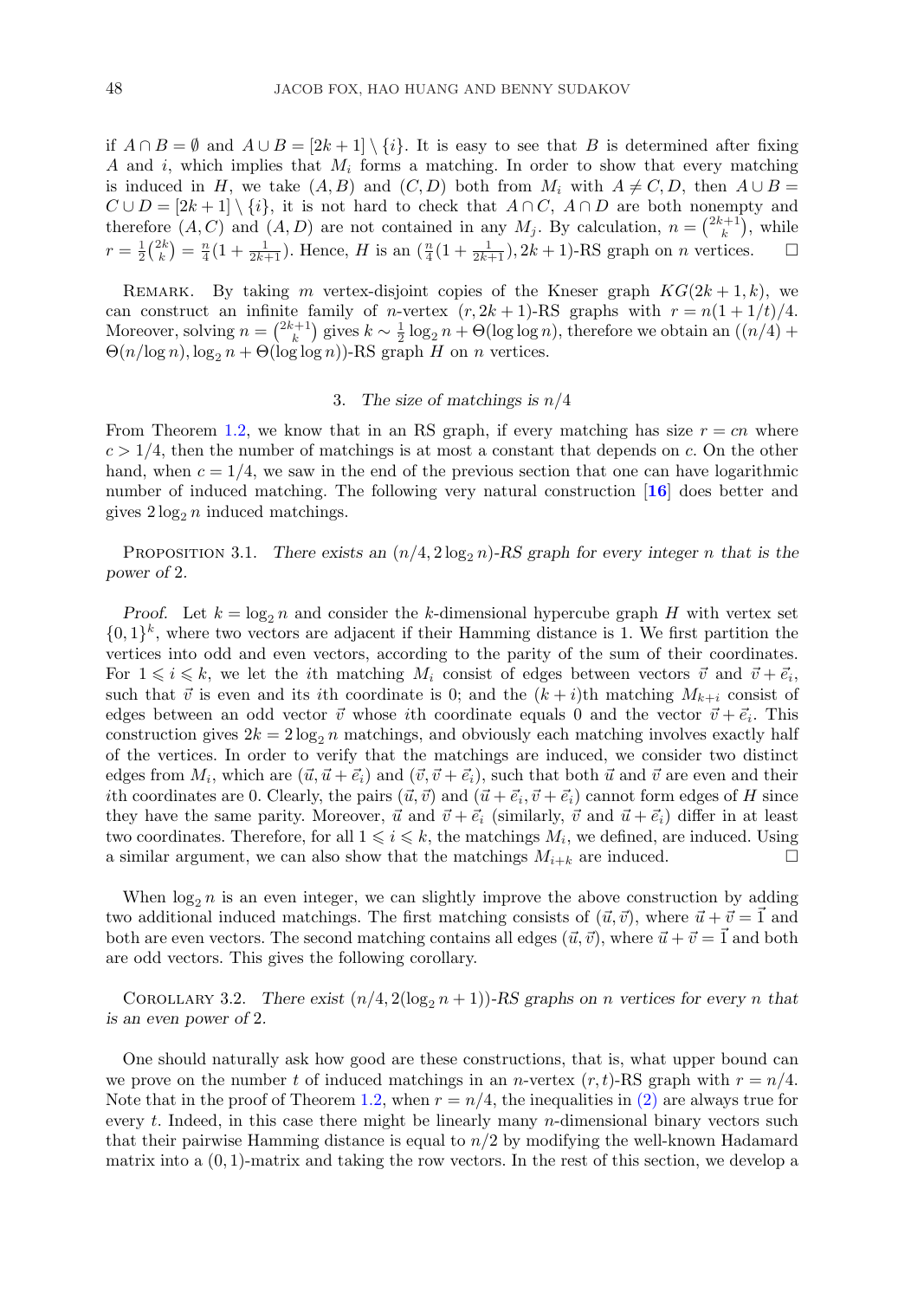<span id="page-4-0"></span>different approach which shows that when every induced matching has size exactly  $n/4$ , there can be no more than  $O(\log n)$  matchings. Therefore, the above constructions are best possible up to a constant factor. If we further assume that the RS graph is regular, then the construction in Corollary [3.2](#page-3-0) is optimal. Below is a quick outline of our proof.

First, we show that in any graph  $G$ , which is decomposable into induced matchings of size  $n/4$ , there are many pairs of adjacent vertices whose sum of degrees is large. This gives an auxiliary graph  $H$ , which is the subgraph of  $G$  whose edges have large degree sum. Using additional properties of induced matchings, we can show that  $H$  has nice expansion properties. From there we can easily derive some estimates on the number of induced matchings. To illustrate this idea, we first prove a slightly weaker upper bound. The following lemma allows us to only consider bipartite graphs for this case.

LEMMA 3.3. If G is an  $(r, t)$ -RS graph on *n* vertices, then its bipartite double cover  $G \times K_2$ *is an* (2r, t)*-RS graph on* 2n *vertices.*

*Proof.* Denote by  $G' = G \times K_2$  the bipartite double cover of the graph G. The vertices of  $G'$ are  $(v, i)$  with  $v \in V(G)$  and  $i \in \{0, 1\}$ . Two vertices  $(u, 0)$  and  $(v, 1)$  are adjacent whenever u and v form an edge in G. Note that an induced matching  $M_i = \{(u_j, v_j)\}_{j=1}^r$  in G corresponds to a matching  $M' = \{((u_j, 0), (v_j, 1))\}_{j=1}^r \cup \{((u_j, 1), (v_j, 0))\}_{j=1}^r$  in  $G'$ , which is of size  $2r$ . It is also straightforward to check by definition that  $M'$  is an induced matching. Therefore,  $G'$  is an  $(2r, t)$ -RS graph on  $2n$  vertices.

THEOREM 3.4. *If* G is an  $(\frac{n}{4}, t)$ -RS graph on *n* vertices, then  $t \le 8(\log_2 n + 1)$ .

*Proof.* From Lemma 3.3, it suffices to show that for all *n*-vertex bipartite graphs G whose edges can be decomposed into induced matchings  $M_1, \ldots, M_t$ , each of size  $n/4$ , t is at most  $8\log_2 n$ .

Denote by  $d_v$  the degree of vertex v in G. We consider the subgraph H of G, with edges being the pair of vertices u, v such that  $d_u + d_v \geq t$  and  $(u, v) \in E(G)$ . Note that  $e(G) = \frac{nt}{4}$ . By the Cauchy–Schwarz inequality,

$$
\sum_{(u,v)\in E(G)} (d_u + d_v - t) = \left(\sum_{v\in V(G)} d_v^2\right) - t \cdot e(G) \ge n \left(\frac{\sum_{v\in V(G)} d_v}{n}\right)^2 - \frac{nt^2}{4}
$$

$$
= n \left(\frac{nt/2}{n}\right)^2 - \frac{nt^2}{4} = 0.
$$
(3)

For any edge  $(u, v) \in E(G)$ , all the edges incident to either u or v must belong to different matchings. Therefore,  $d_u + d_v \leqslant t + 1$ . If we denote by  $E_i$  the number of edges  $(u, v)$  such that  $d_u + d_v = t + i$ , we have  $E_1 + E_0 + E_{-1} + \cdots + E_{-t} = nt/4$ , while inequality (3) implies that  $E_1 - \sum_{j=1}^t jE_{-j} \geq 0$ . Summing these two inequalities gives  $2E_1 + E_0 \geq n t/4$  and so  $E_1 + E_0 \geq 0$ .  $nt/8$ . So H is a n-vertex graph with at least  $nt/8$  edges and thus its average degree is at least  $t/4$ . Hence, H has a subgraph F of minimum degree at least  $t/8$ .

Set  $s = t/8$ . For each vertex v of G, let  $A_v$  denote the set of induced matchings containing v. Clearly,  $|A_v| = d_v$ . We claim that if v and u are at distance k in F, then when k is odd,  $|A_u \cap$  $A_v|\leq k$ ; and when k is even,  $|A_u \cap A_v^c| \leq k$ . This statement can be proved using induction. The base cases when  $k = 0$  and 1 are obvious. Now we assume that it is true for all  $k \leq i$ . For  $k = i + 1$ , suppose u and v are at distance k. Let w be a vertex at distance 1 from v and  $i = k - 1$  from u. When i is odd, from the inductive hypothesis we have  $|A_v^c \cap A_w^c|$  $t - |A_v \cup A_w| = t - |A_v| - |A_w| + |A_v \cap A_w| \leq 1$  and  $|A_w \cap A_u| \leq i$ . Therefore,

$$
|A_u \cap A_v^c| \leqslant |A_u \cap A_w| + |A_w^c \cap A_v^c| \leqslant i+1.
$$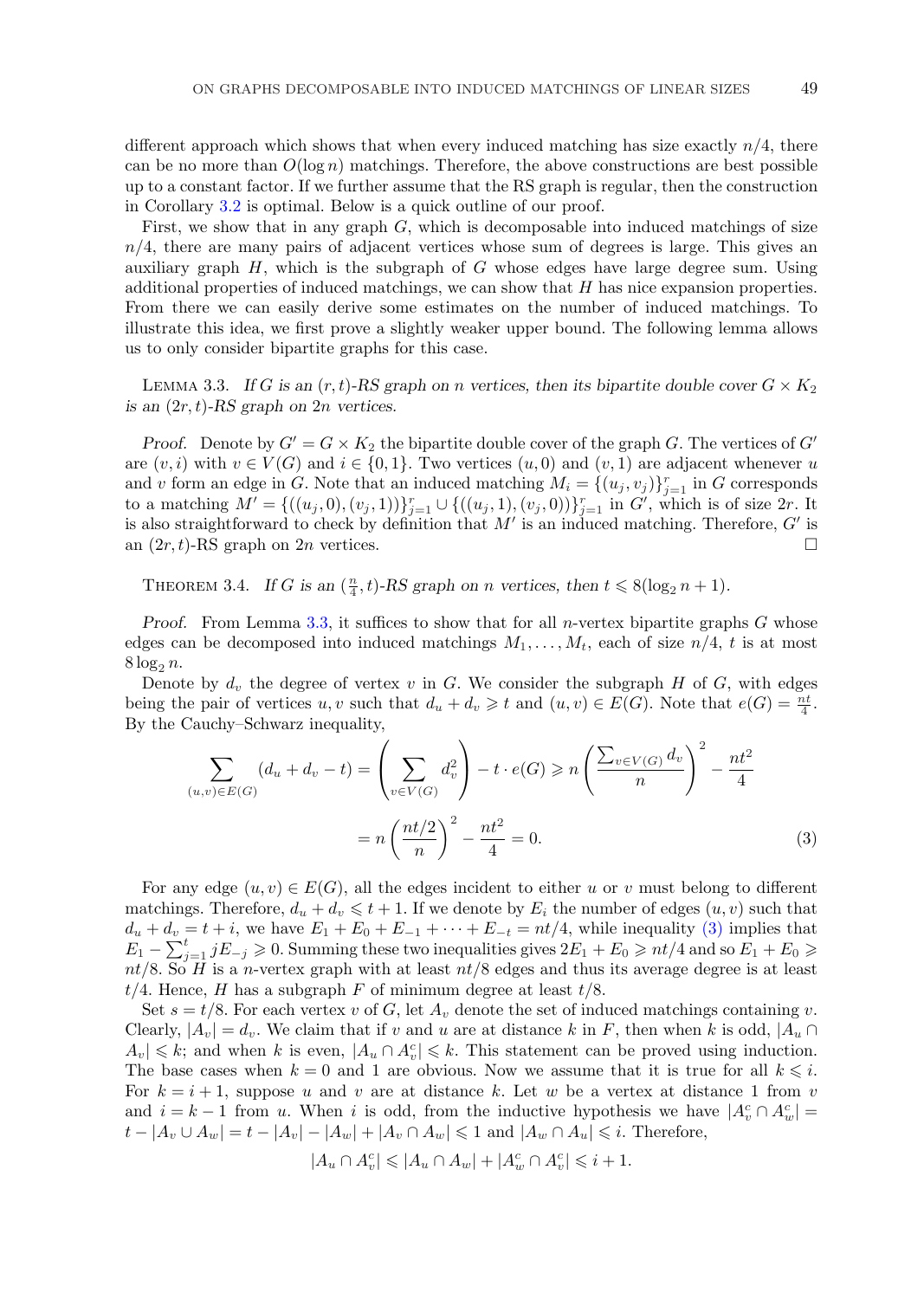Similarly, when *i* is even, we have  $|A_v \cap A_w| \leq 1$  and  $|A_w^c \cap A_u| \leq i$ , and hence

 $|A_u \cap A_v| \leqslant |A_v \cap A_w| + |A_w^c \cap A_u| \leqslant i + 1.$ 

Now choose an arbitrary vertex v in F, the degree of v in F is at least  $s = t/8$ . For every integer  $i \geq 0$ , let  $N_i$  be the set of vertices at distance i from v in graph F. By the assumption that G is bipartite, each  $N_i$  induces an independent set. We denote by  $e_i$  the number of edges of F that are between  $N_i$  and  $N_{i+1}$  and contained in matchings in  $A_v$  (respectively,  $A_v^c$ ) when i is odd (respectively even). For odd i, we estimate the number of edges of F between  $N_i$ and  $N_{i+1}$  that are contained in matchings in  $A_v^c$  in two different ways. Note that every vertex  $u \in N_i$  is contained in at least  $s - |A_u \cap A_v| \geq s - i$  edges in  $A_v^c$  that are between  $N_i$ , and either  $N_{i-1}$  or  $N_{i+1}$ . On the other hand, every vertex  $w \in N_{i+1}$  is contained in no more than  $|A_w \cap A_v^c| \leq i+1$  edges in  $A_v^c$  that are between  $N_{i+1}$ , and either  $N_i$  or  $N_{i+2}$ , therefore we have

$$
(s-i)|N_i| - e_{i-1} \leq (i+1)|N_{i+1}| - e_{i+1}.
$$

Similarly when i is even, by bounding the number of edges between  $N_i$  and  $N_{i+1}$  that belong to matchings in  $A_v$ , we obtain the same inequality as above.

Summing up the inequalities for  $i = 0, \ldots, k$ , we have

$$
\sum_{i=0}^{k} (s-i)|N_i| - \sum_{i=0}^{k-1} e_i \leqslant \sum_{i=1}^{k+1} i|N_i| - \sum_{i=1}^{k+1} e_i.
$$

Simplifying this inequality gives

$$
(k+1)|N_{k+1}| \geqslant \sum_{i=0}^{k} (s-2i)|N_i| - e_0 + e_{k+1} + e_k \geqslant \sum_{i=0}^{k} (s-2i)|N_i|.
$$

The second inequality follows from the observation that  $e_0 = 0$  since all edges between  $N_0$  and  $N_1$  are in  $A_v$ .

In the next step, we prove by induction that  $|N_i| \geqslant {s \choose i}$ . For  $i = 0$  and 1, this is obvious. Now, assuming it is true for all  $i \leq k$ , we have

$$
|N_{k+1}| \geq \frac{1}{k+1} \sum_{i=0}^{k} (s-2i)|N_i| \geq \frac{1}{k+1} \sum_{i=0}^{k} (s-2i) {s \choose i}
$$
  
= 
$$
\frac{1}{k+1} \left( \sum_{i=0}^{k} (s-i) {s \choose i} - \sum_{i=0}^{k} i {s \choose i} \right)
$$
  
= 
$$
\frac{1}{k+1} \left( \sum_{i=0}^{k} s {s-1 \choose i} - \sum_{i=0}^{k} s {s-1 \choose i-1} \right)
$$
  
= 
$$
\frac{s}{k+1} {s-1 \choose k} = {s \choose k+1}.
$$

Note that the number of vertices in  $N_0 \cup N_1 \cup \cdots \cup N_s$  is at most n. We therefore have

$$
n \ge \sum_{k=0}^{s} |N_i| \ge \sum_{k=0}^{s} {s \choose k} = 2^s.
$$

Solving this inequality gives  $s \leq \log_2 n$ , and hence  $t \leq 8 \log_2 n$ .

As we mentioned in the introduction, this bound can be further improved to  $(6 + o(1)) \log_2 n$ by the following modification of the above proof.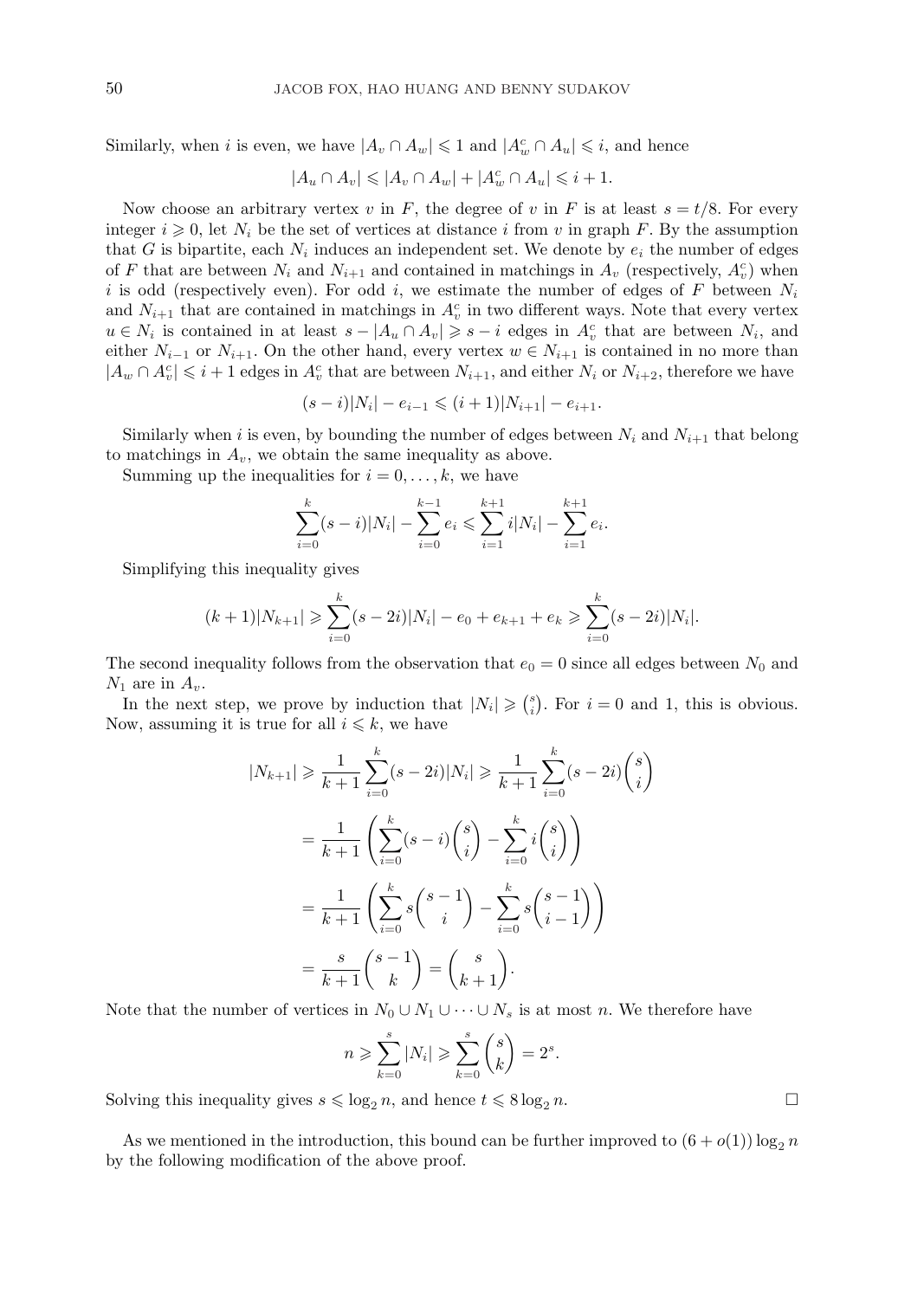*Proof of Theorem* 1.3. Recall that the proof above uses the fact that H contains  $E_1 + E_0$ edges and therefore it contains a subgraph F with minimum degree at least  $(E_1 + E_0)/n$ , and later we obtained the inequality  $n \geq 2^{(E_1+E_0)/n}$ . Let H' be the subgraph of G consisting of edges  $(u, v)$  such that  $d_u + d_v = t + 1$ , so  $e(H') = E_1$ . Graph H' contains a subgraph F' of minimum degree at least  $E_1/n = s'$ . By an argument similar to the one in the previous proof, we can show that if a vertex u is at distance k from v, then  $|A_u \cap A_v| \leq (k+1)/2$  if k is odd, and  $|A_u \cap A_v^c| \leq k/2$  if k is even. Therefore, if we fix a vertex v and let  $N_i'$  be the set of vertices having distance *i* from *v*, and define  $e'_i$  in a similar way, we have

$$
(s'-\lceil i/2 \rceil)|N_i'| - e_{i-1}' \leqslant \lceil (i+1)/2 \rceil |N_{i+1}'| - e_{i+1}'.
$$

Summing up the inequalities from  $i = 0$  to k, and using  $e'_{-1} = e'_{0} = 0$  and  $e'_{k}$ ,  $e'_{k+1} \geq 0$ , gives

$$
\lceil (k+1)/2 \rceil |N'_{k+1}| \geqslant \sum_{i=0}^{k} (s'-2\lceil i/2 \rceil)|N'_{i}|.
$$

We can use induction to show that  $|N'_{2i}| \geqslant {\binom{s'}{i}} {\binom{s'-1}{i}}$  and  $|N'_{2i+1}| \geqslant {\binom{s'}{i+1}} {\binom{s'-1}{i}}$ . The  $i=0$  case follows from  $|N'_0| \geq 1$  and  $|N'_1| \geq s'$ . Moreover, using the inductive hypothesis,

$$
i \cdot |N'_{2i}| \geqslant \sum_{j=0}^{i-1} (s'-2j)|N'_{2j}| + \sum_{j=0}^{i-1} (s'-2(j+1))|N'_{2j+1}|
$$
  

$$
\geqslant \sum_{j=0}^{i-1} (s'-2j) {s' \choose j} {s'-1 \choose j} + \sum_{j=0}^{i-1} (s'-2(j+1)) {s' \choose j+1} {s'-1 \choose j}
$$

Substituting in the identity  $(s'-j)\binom{s'}{j}\binom{s'-1}{j} = (j+1)\binom{s'}{j+1}\binom{s'-1}{j}$ , and then the identity  $(s'-j-1)\binom{s'-1}{j}=(j+1)\binom{s'-1}{j+1}$ , and finally computing a telescoping sum, we obtain

$$
i \cdot |N'_{2i-1}| \geq \sum_{j=0}^{i-1} (s'-j-1) {s' \choose j+1} {s'-1 \choose j} - j {s' \choose j} {s'-1 \choose j}
$$
  
= 
$$
\sum_{j=0}^{i-1} (j+1) {s' \choose j+1} {s'-1 \choose j+1} - j {s' \choose j} {s'-1 \choose j}
$$
  
= 
$$
i {s' \choose i} {s'-1 \choose i}.
$$

Similarly, it can be verified that  $|N'_{2i+1}| \geq {s' \choose i+1} {s'-1 \choose i}$  by the inductive hypothesis.

By counting the number of vertices in  $F'$ , we have

$$
n \geq |N'_0| + \left(\sum_{i=1}^{s'-1} |N'_{2i-1}| + |N'_{2i}|\right) + |N_{2s'}|
$$
  

$$
\geq 1 + \left(\sum_{i=1}^{s'-1} {s' \choose i} {s'-1 \choose i} + {s' \choose i} {s'-1 \choose i-1}\right) + 1
$$
  

$$
= 1 + \left(\sum_{i=1}^{s'-1} {s' \choose i}^2\right) + 1 = {2s' \choose s'}.
$$

.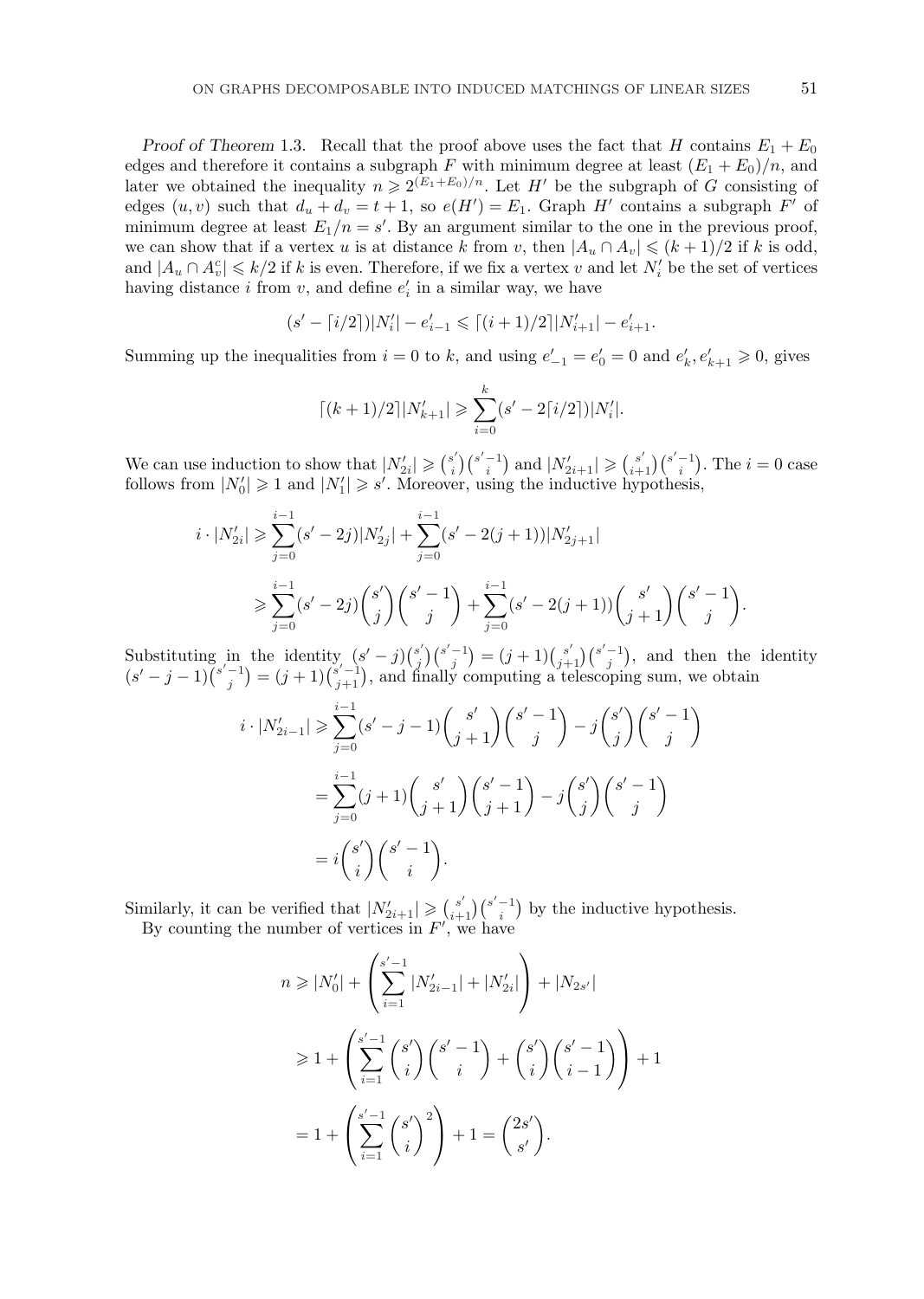<span id="page-7-0"></span>Therefore,

$$
E_1/n = s' \le (\frac{1}{2} + o(1)) \log_2 n.
$$

Together with the previously established inequalities  $(E_1 + E_0)/n = s \le \log_2 n$  and  $2E_1 +$  $E_0 \geqslant nt/4$ , we have

$$
nt/4 \leq 2E_1 + E_0 \leq n(E_1/n + (E_1 + E_0)/n) \leq (\frac{3}{2} + o(1)) n \log_2 n,
$$

and  $t \leqslant (6 + o(1)) \log_2 n$ , which completes the proof.

If the  $(n/4, t)$ -RS graph G is regular, then we can improve the upper bound to  $t \leq 2(\log_2 n +$ 1). In the proof of Theorem [3.4,](#page-4-0) the auxiliary graph  $H$  is the same with  $G$ , in which every vertex has degree exactly  $t/2$ . Therefore for bipartite graph G, we have  $n \ge 2^{t/2}$  and  $t \le 2\log_2 n$ , and for general graphs we have  $t \leq 2(\log_2 n + 1)$ . This bound is the best we could hope for by Corollary [3.2.](#page-3-0)

### 4. *The size of matchings is below* n/4

For the purpose of simplicity, we will use log in place of  $log_2$  throughout this section.

*Proof of Theorem* 1.4. Let  $G = (V, E)$  and  $E(G)$  be the disjoint union of t induced matchings from M such that each matching consists of  $r = cn$  edges with  $1/5 + \varepsilon \leqslant c < 1/4$ . Suppose for contradiction  $t = Kn/\log n$  and  $K = 100/\varepsilon$ . We start by defining  $V_0 = V(G)$ . For each positive integer i, let  $v_i$  be a vertex of maximum degree in the induced subgraph of G on the vertex set  $V_{i-1}$ ,  $N_i$  be the set of neighbors of  $v_i$  in  $V_{i-1}$ , and  $V_i = V_{i-1} \setminus N_i$ . Suppose  $|N_i| = n_i$ , then by definition  $n_1 \geqslant n_2 \geqslant \cdots$  and  $n_i \leqslant d_i$ , where  $d_i$  is the degree of  $v_i$  in G. Let k be the maximum integer such that  $n_k \geqslant 2n/\log n$ . Since all the functions of  $N_i$  are disjoint, we have  $n \ge \sum_{i=1}^k |N_i| \ge k \cdot (2n/\log n)$ , hence  $k \le (\log n)/2$ . Note that  $|V_i| = n - \sum_{j=1}^i n_j$ , and its number of edges  $e(V_i)$  is at least  $e(G) - \sum_{j=1}^{i} n_j^2$ , since every vertex in  $N_j$  has degree at most  $n_j$  in  $V_{j-1}$ . By the choice of k, we also know that  $e(V_k) \leq 1/2 \cdot (2n/\log n) \cdot n = n^2/\log n$ .

Here is the key observation: for every i, an induced matching  $M \in \mathcal{M}$  containing the vertex  $v_i$  can only contain one vertex in  $N_i$ . Suppose this is not true, then M contains both  $v_i$  and distinct  $x, y \in N_i$ , then this violates the assumption that M is induced, since by construction both  $v_i x$  and  $v_i y$  are edges of G. It follows immediately from this observation that if S is a subset of  $\{v_1,\ldots,v_k\}$  and a matching  $M \in \mathcal{M}$  contains precisely those vertices in S, then M has at least  $r - |S|$  edges inside the set  $V \setminus (\bigcup_{i \in S} N_i)$ . Now we let M be a matching chosen uniformly at random from M, and let S be the subset of  $\{v_1,\ldots,v_k\}$  that M contains. Define  $Y_M$  to be a random subset  $Y_M = V \setminus (\bigcup_{i \in S} N_i)$ . Observe that the probability that a random matching in M contains a vertex  $v_i$  is equal to  $d_i/t$ . Therefore, using  $d_i \geq n_i$ ,

$$
\mathbb{E}[|Y_M|] = n - \sum_{i=1}^k \mathbb{P}(v_i \in M) \cdot |N_i| \leq n - \sum_{i=1}^k n_i^2 / t
$$
  
\n
$$
\leq n - 1/t \cdot (e(G) - e(V_k)) \leq n - 1/t \cdot (rt - n^2 / \log n)
$$
  
\n
$$
= (1 - c + 1/K)n.
$$
 (4)

Now we partition the t induced matchings from M into  $2^k \leqslant 2^{(\log n)/2} = n^{1/2}$  classes according to the set  $V(M) \cap \{v_1,\ldots,v_k\}$ . For a fixed constant  $\alpha \in (0,1)$ , note that at most  $\alpha t$ matchings in M come from those classes of sizes less than  $\alpha Kn^{1/2}/(2\log n)$ , since otherwise bounding the number of matchings gives  $\alpha t \leq \alpha K n^{1/2} / (2 \log n) \cdot n^{1/2}$ , which results in a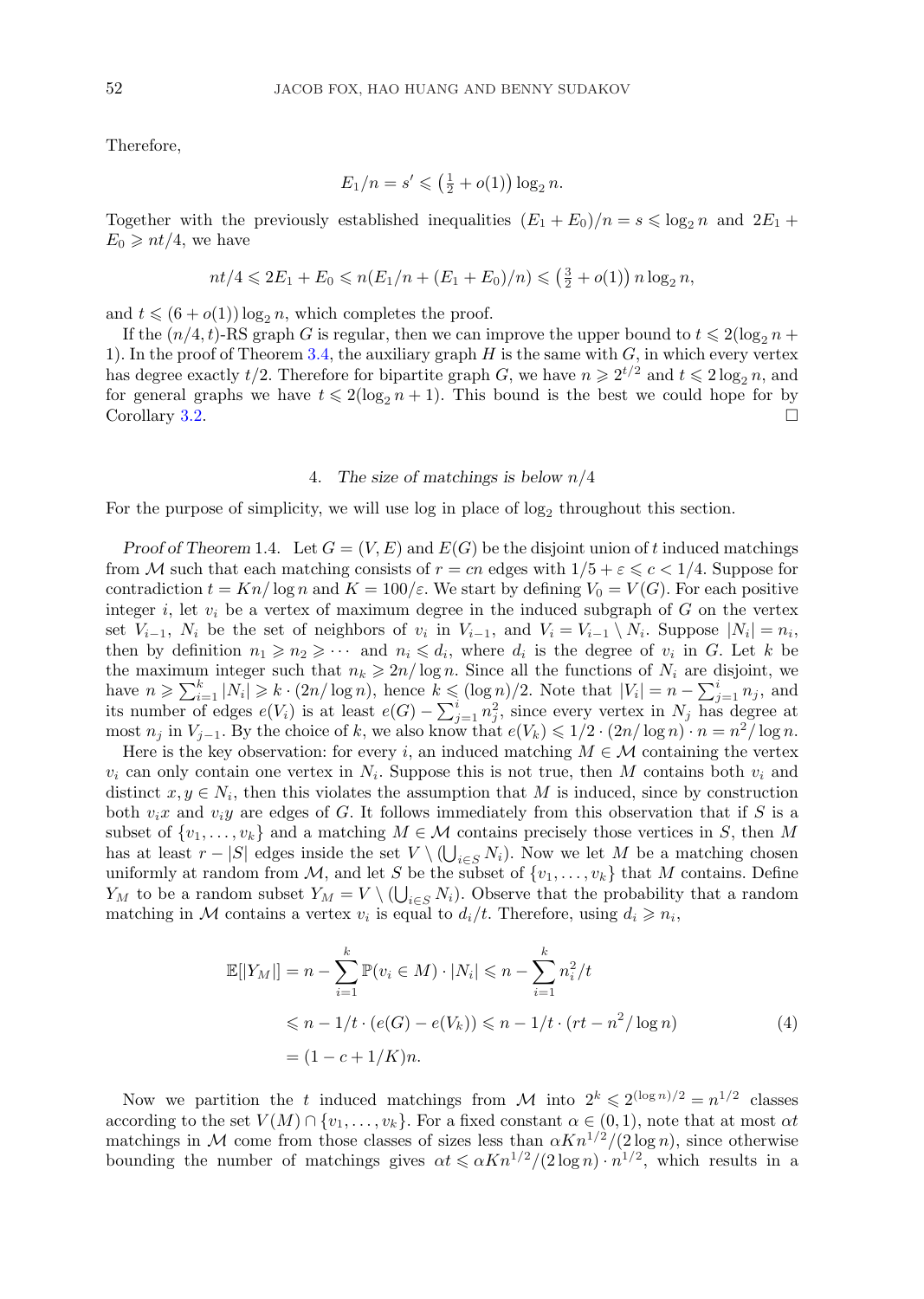contradiction. Therefore, the probability that a random matching  $M$  belongs to one of the small classes is at most  $\alpha$ . On the other hand, by Markov's inequality and [\(4\),](#page-7-0)

$$
\mathbb{P}(|Y_M| \geq (1-c+1/K+\alpha)n) \leq \frac{\mathbb{E}[|Y_M|]}{(1-c+1/K+\alpha)n} \leq 1-\frac{\alpha}{1-c+1/K+\alpha}.
$$

Since  $c > 1/5$  and  $K > 100/\varepsilon > 100$ , we have

$$
\frac{\alpha}{1-c+1/K+\alpha} > \frac{\alpha}{1-1/5+1/100+\alpha} > \alpha,
$$

if  $\alpha \leq 1/10$ . Therefore, by the union bound, we can find a class containing  $t' \geq 1/10$ .  $\alpha Kn^{1/2}/(2\log n) = n^{1/2-o(1)}$  matchings, each of size at least  $r' = r - (\log n)/2 = (c - o(1))n$ , on the same vertex set of size at most  $n' = (1 - c + 1/K + \alpha)n$ . When  $c > 1/5 + \varepsilon$ ,  $K = 100/\varepsilon$ , and  $\alpha$  is sufficiently small,

$$
r'/n' = (c - o(1))/(1 - c + 1/K + \alpha) \geq 1/4.
$$

However, from Theorem [1.3,](#page-1-0) we know that in this case t' is at most  $(6+o(1)) \log n' \leq 6+o(1)$  $o(1)$  log n, which contradicts that  $t' \geq n^{1/2-o(1)}$ .

REMARK. When the graph G is regular or nearly regular, we can prove the  $O(n/\log n)$ upper bound for a wider range  $1/6 + \varepsilon \leqslant c < 1/4$ . It is easy to see that every vertex has degree about  $(2rt)/n = 2ct$  in this case. We start with all the vertices uncovered and in each step we pick a vertex covering the most number of uncovered vertices. Let  $X_i$  be the set of uncovered vertices in the *i*th step. The sum of degrees of vertices in  $X_i$  is equal to  $2ct|X_i|$ . Therefore, there exists a vertex  $v_i$  covering at least  $2ct|X_i|/n$  vertices of  $X_i$ . After k steps, there are at most  $n(1-2ct/n)^k$  uncovered vertices left. When  $k = (\log n)/2$ ,  $t > Kn/\log n$  and K is sufficiently large, this gives  $o(n)$  uncovered vertices. Note that from the proof of Theorem [1.4,](#page-1-0) the probability that a random matching from M covers a fixed vertex is equal to  $d_i/t$ , which is about  $2ct/t = 2c$ . Therefore, the expected number of vertices that are uncovered by vertices of  $\{v_1,\ldots,v_k\} \cap V(M)$  is equal to  $n-2c(n-o(n)) = (1-2c+o(1))n$ . Similarly, as before, we find a large class of induced matchings that are of size  $(c - o(1))n$  and on the same vertex set of size at least  $(1 - 2c + o(1))n$ . When  $c > 1/6 + \varepsilon$ , we are able to apply Theorem [1.3](#page-1-0) and derive a contradiction.

We would also like to point out that the method of the proof of Theorem [1.4](#page-1-0) can be applied iteratively, and yields in general a bound of  $O(n/\log^{(x)} n)$  for  $c > 1/(4+x) + \varepsilon$ . When  $c \to 0$ , this bound is weaker than the bound from triangle removal lemma, of  $O(n/\log^{(x)} n)$  with  $x = O(\log(1/c))$ , but this alternative approach will be superior for a large range of c.

*Proof of Theorem* 1.5. Let  $b = 10^{-9}$ . Suppose for contradiction  $t > 2n/(C \log n)$  and n is sufficiently large. Here  $C = C(n)$  is a function that tends to infinity slowly when  $n \to \infty$ , which we will choose later. By Lemma [3.3,](#page-4-0)  $F = G \times K_2$  is a  $(2r, t)$ -RS graph with parts A and B, each of order n. Denote by  $\mathcal M$  the collection of t induced matchings that make up F. The number of edges of F is  $2rt = (1/2 - 2b)tn$ . We will pick a sequence of disjoint subsets  $A_1, \ldots, A_s$ from A, such that for each i,  $|A_i| = Ct$ , and s is the smallest integer so that  $sCt \ge n/2$  (thus  $s \sim n/(2Ct) < (\log n)/4$ , moreover there is a subcollection of induced matchings  $\mathcal{M}_i \subset \mathcal{M}_i$ such that  $|\mathcal{M}_i| \geq t/16$  and each matching in  $\mathcal{M}_i$  contains at most qCt vertices from  $A_i$ , where  $q = 1/100$ .

We first show that such a sequence of disjoint subsets would complete the proof. So suppose such a sequence of disjoints subsets exists. Define an auxiliary bipartite graph  $X$  with first part being  $[s] = \{1, \ldots, s\}$ , and the second part being the matchings in M, where  $(i, M)$  is an edge of X if and only if  $M \in \mathcal{M}_i$ . The minimum degree of vertices in [s] is at least t/16, therefore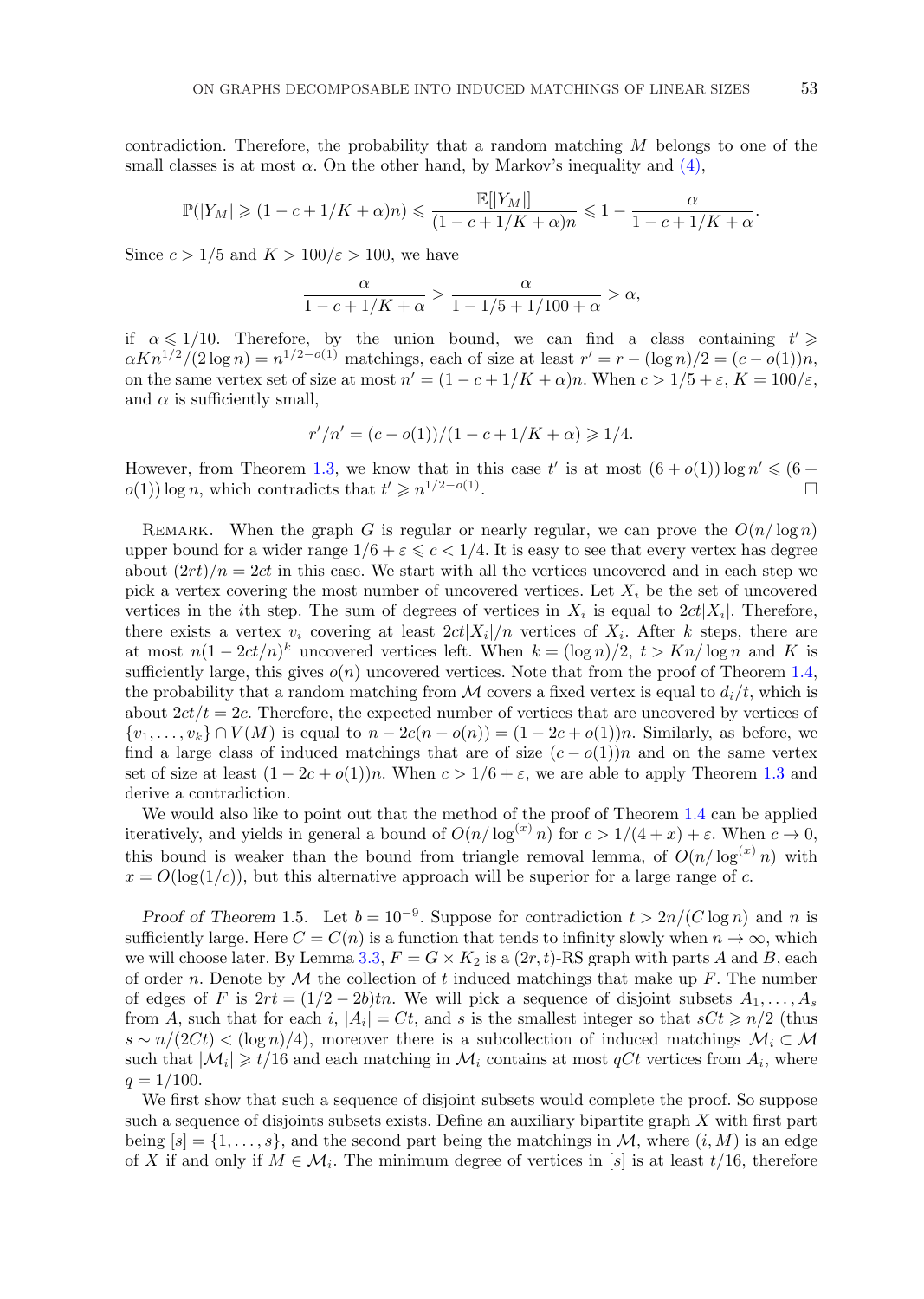the average degree of vertices in M is at least  $(t/16)s/|\mathcal{M}| = s/16$ . We can find a complete bipartite subgraph in X with one part  $|S| = s/16$ , and the other part  $\mathcal{M}' \subset \mathcal{M}$  with

$$
|\mathcal{M}'| \geqslant |\mathcal{M}| \left/ {s \choose s/16} \geqslant |\mathcal{M}|/2^s \geqslant t/2^{(\log n)/4} > n^{1/2}.
$$

Such a subgraph exists because the number of stars with a center in some  $M \in \mathcal{M}$  and  $s/16$ leaves in [s] is equal to  $\sum_{M \in \mathcal{M}} {d_M \choose s/16}$ , where  $d_M$  is the degree of M. By convexity and  $\sum_M d_M \ge$  $|\mathcal{M}|(s/16)$ , this number is at least  $|\mathcal{M}|$ . Therefore, there exists such a subset S of [s] of size  $s/16$ , whose vertices have at least  $|\mathcal{M}|/(\frac{s}{s/16})$  common neighbors in M.

Let Y be the union of  $A_i$  with  $i \in S$ , thus  $|Y| = Ct(s/16) \geq n/32$ . Each matching in M' contains at most  $qCts/16 \le n/3200$  elements of Y; thus, it contains at least  $2r - n/3200 =$  $(1/2 - 2b - 1/3200)n > 0.499n$  edges going between  $A \ Y$  (which has size at most  $31n/32$ ) and B (which has size n). Note that  $0.499n > \frac{1}{4}|B \cup (A \setminus Y)| = \frac{63}{128}n$ . Hence, by Theorem [1.2,](#page-1-0) there can only be a constant number of such induced matchings, a contradiction. So it suffices to show the existence of the desired disjoint subsets  $A_1, \ldots, A_s$  of A.

We first show that the graph F is nearly regular. Let  $p = 1/2000$  and  $A = A' \cup A''$  be the partition of A, where  $v \in A'$ , if and only if  $|d_F(v) - (t+1)/2| \leqslant p(t+1)$ . We will show that  $A''$  is quite small. Consider the paths of length 2 with both end points in A. The number of such paths is equal to

$$
\sum_{v \in B} \binom{d_F(v)}{2} = \frac{1}{2} \sum_{v \in B} d_F(v)^2 - rt \ge \frac{1}{2} \sum_{v \in B} (2rt/n)^2 - rt
$$

$$
= 2 \left(\frac{1}{4} - b\right)^2 t^2 n - \left(\frac{1}{4} - b\right) tn > \left(\frac{1}{8} - 2b\right) (t+1)^2 n. \tag{5}
$$

Note that since F is a  $(2r, t)$ -RS graph, every edge of F has sum of degrees of its two vertices at most  $t + 1$ . In particular, for any  $v \in A$  and neighbor  $u \in B$ , we have  $d(u) \leq (t + 1 - d(v))$ . Therefore, every vertex  $v \in A$  is the end point of at most  $d(v)(t + 1 - d(v)) \leq (t + 1)^2/4$  paths of length 2 in F. Moreover, each vertex in A'' is the end point of at most  $(\frac{1}{4} - p^2)(t+1)^2$ paths of length 2 in F. Therefore, the number of paths of length 2 with both end points in A is at most  $\frac{1}{2}(n-4p^2|A''|)(t+1)^2/4$ . This estimate together with (5) implies that  $|A''|$  $(4b/p^2)n = 2n/125.$ 

Similarly, let  $B = B' \cup B''$  be the partition of B, where B' consists of vertices that have degree within  $p(t + 1)$  of  $(t + 1)/2$ , analogously we get  $|B''| < 2n/125$ . Let  $A^*$  be those vertices in A with at least  $t/4$  neighbors in B''. Since the number of edges coming out of B'' is at most  $|B''|t$ , then  $A^*$  has at most  $|B''|t/(t/4) = 4|B''| < 8n/125$  elements. Thus, there are at least  $n - 2n/125 - 8n/125 \ge 0.9n$  elements of A neither in A'' nor A<sup>\*</sup>. Let  $a_1$  be one such element in A, so  $a_1$  is adjacent to at most  $t/4$  neighbors in B''. Let  $B_1$  be those vertices in B' adjacent to  $a_1$ . So,  $|B_1| \geq (1/2 - p)(t+1) - t/4 > t/8$ , and  $|B_1| \leq t$ . Let  $A^{\#}$  be those vertices in A adjacent to at least one vertex in  $B_1$ . The number of edges coming out from  $B_1$  is at least  $|B_1|(1/2 - p)(t+1) \ge (t/8)(1/2 - p)(t+1) > t^2/20$ . If  $|A^{\#}| < Ct$ , then we would have a bipartite graph between  $A^{\#}$  and  $B_1$  with parts of size at most Ct and t, respectively, but with at least  $t^2/20$  edges. This graph is an RS graph on at most  $(C(n) + 1)t$  vertices with at least  $t^2/20$  edges, which can be decomposed into t induced matchings. It is well known that this leads to a graph R on  $\sim C(n)t$  vertices with  $\Omega(t^2)$  edges, in which every edge is contained in exactly one triangle (see, for example, Proposition [3.1](#page-3-0) in [[2](#page-11-0)]). We take  $C(n)$  to be  $2^{\Omega(\log^* n)}$ , where  $\log^*$  is the iterated logarithm. The best-known bound on the triangle removal lemma [**[12](#page-11-0)**] (see also [**[10](#page-11-0)**] for an alternative proof) guarantees that such a graph R cannot exist. We therefore have  $|A^{\#}| \geq Ct$ . Let  $A_1$  be an arbitrary subset of  $A^{\#}$  of size  $Ct$ .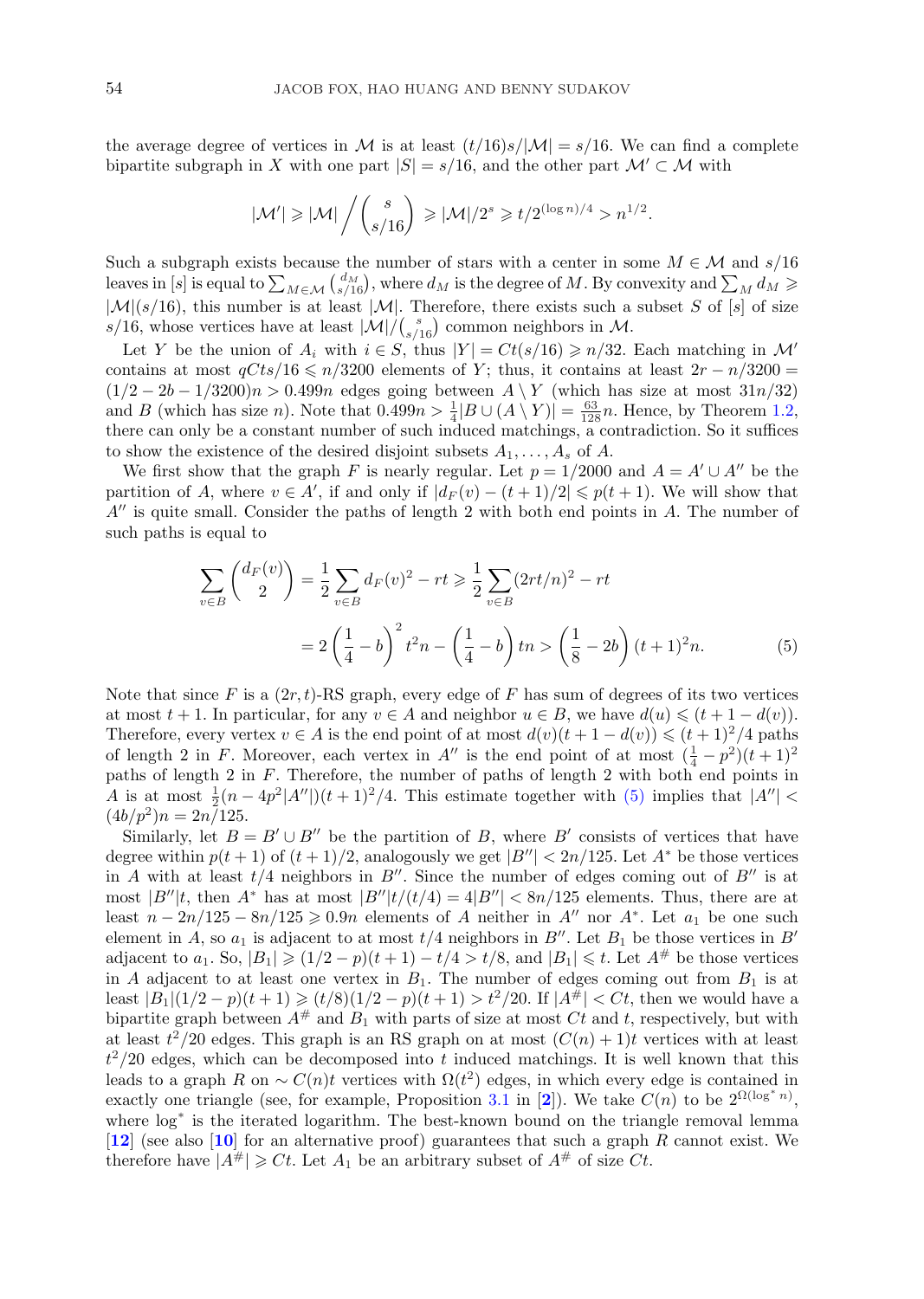Let  $\mathcal{M}'$  be the collection of matchings in  $\mathcal M$  containing  $a_1$ , and  $\mathcal{M}''$  be the matchings not containing  $a_1$ , then  $|\mathcal{M}'| \geq (1/2 - p)(t + 1)$  and  $|\mathcal{M}''| \leq t - (1/2 - p)(t + 1)$ . Each vertex  $v \in B_1$  is in at least  $(1/2 - p)(t + 1)$  matchings, and all but one of them is in  $\mathcal{M}''$ . Thus, a vertex u in  $A_1$  (which is adjacent to some  $v \in B_1$ ) cannot be contained in these matchings except for one, so u is in at most  $t - (1/2 - p)(t + 1) - (1/2 - p)(t + 1) + 1 = 2p(t + 1)$  matchings in M''. Therefore, the number of matchings in  $\mathcal{M}''$  that contain at least  $qCt$  elements of  $A_1$  is at most  $2p(t+1)(Ct)/(qCt) = 2p(t+1)/q < t/8 \leq |\mathcal{M}''|/2$ . Therefore, at least half the matchings in  $\mathcal{M}''$  contain at most qCt elements of  $A_1$ . Let  $\mathcal{M}_1$  be the set of these matchings, we have  $|\mathcal{M}_1| \geq t/16$ .

We have thus pulled out the desired sets  $A_1$  and  $M_1$  and finished the first step. In the second step, we find  $A_2$  in  $A \setminus A_1$  and  $\mathcal{M}_2$  in a similar fashion. After the *i*th step, we have pulled out disjoint sets  $A_1,\ldots,A_i$  and also found sets of matchings  $\mathcal{M}_1,\ldots,\mathcal{M}_i$ . Note that  $|A'' \cup A^* \cup A^*|$  $A_1 \cup \cdots \cup A_i \mid \leqslant 2n/125 + 8n/125 + sCt \leqslant 0.7n$ . Let  $A_0 = A \setminus (A'' \cup A^* \cup A_1 \cup \cdots \cup A_i)$ , then  $|A_0| \geq 0.3n$ . Note that by similar arguments, every vertex in  $A_0$  is adjacent to at least  $t/8$ neighbors in B'. Moreover, let  $e_v$  be the number of paths  $vuv'$  with  $v, v' \in A_0$  and  $u \in B'$ . Note that  $e_v, v \in A_0$  counts precisely the number of edges between the neighbors of v in B' and the second neighborhood of v in  $A_0$ . For  $u \in B'$ , let  $d'_u$  be the number of vertices in  $A_0$ adjacent to  $u$ , then

$$
\sum_{v} e_{v} = 2 \sum_{u \in B'} \binom{d'_{u}}{2} \geqslant 2 \binom{e(A_{0}, B')/|B'|}{2} |B'|.
$$

Therefore, there exists a vertex  $a_{i+1} \in A_0$ , such that

$$
e_{a_{i+1}} \geqslant 2\binom{e(A_0,B')/|B'|}{2}|B'|/|A_0| = \frac{e(A_0,B')}{|A_0|}\left(\frac{e(A_0,B')}{|B'|}-1\right).
$$

Since every vertex in  $A_0$  is adjacent to at least  $t/8$  vertices in B', we have  $e(A_0, B')/|A_0| \ge$ t/8, and  $e(A_0, B') \ge 0.3nt/8$ . Hence,  $e_{a_{i+1}} \ge (t/8)(0.3nt/8n - 1) \ge t^2/300$ . Once again the triangle removal lemma implies that we can pick  $A_{i+1}$  to be any Ct vertices from  $A_0$  that are second neighbors of  $a_{i+1}$ . Let  $\mathcal{M}_{i+1}$  be the collections of matchings in  $\mathcal M$  not containing  $a_{i+1}$ and containing at most  $qCt$  elements of  $A_{i+1}$ , similarly we have  $|\mathcal{M}_{i+1}| \geq t/16$ . In the end, we obtain the disjoint subsets  $A_1, \ldots, A_s$  and collections of matchings  $\mathcal{M}_1, \ldots, \mathcal{M}_s$  as desired.  $\Box$ 

## 5. *Concluding remarks*

In this paper, we consider the problem of determining the maximum number of induced matchings t as a function in the size of matchings r and number of vertices n, and settle the problem for  $r = cn$  when  $c > 1/4$  and  $c = 1/4$ . Several intriguing problems remain open.

• When  $r = n/4$ , we prove that  $t \leq (6 + o(1)) \log_2 n$ , while the hypercube construction and its refinement only gives a  $t = (2 + o(1)) \log_2 n$  lower bound. For regular graphs, we know that this lower bound is tight. It seems plausible that for r, n satisfying  $r = n/4$  and n tending to infinity, we always have  $t \leq 2\log_2 n + 2$ . The expansion part of our proof of Theorem [1.3](#page-1-0) is pretty robust in that it uses nothing about the number t of matchings. However, there are two places we lost a constant factor in the proof. We first pass from  $G$  to  $H$  (respectively,  $H'$ ), keeping only edges whose sum of degrees is at least  $t$  (respectively,  $t + 1$ ). Maybe it is possible to somehow incorporate negative edges (that is, whose sum of degrees of its two vertices is less than t) in the argument. In the second step, we pass from  $H$  (or  $H'$ ) to its subgraph by keeping only high-degree vertices. It would be great to do a more careful analysis and eventually improve the constant before  $\log_2 n$  from 6 to 2.

• When the size of matchings is close to  $n/4$ , there are two quite different constructions of RS graphs. One is the Kneser graph  $KG(2k+1, k)$  with  $k \sim \frac{1}{2} \log_2 n$ , which is an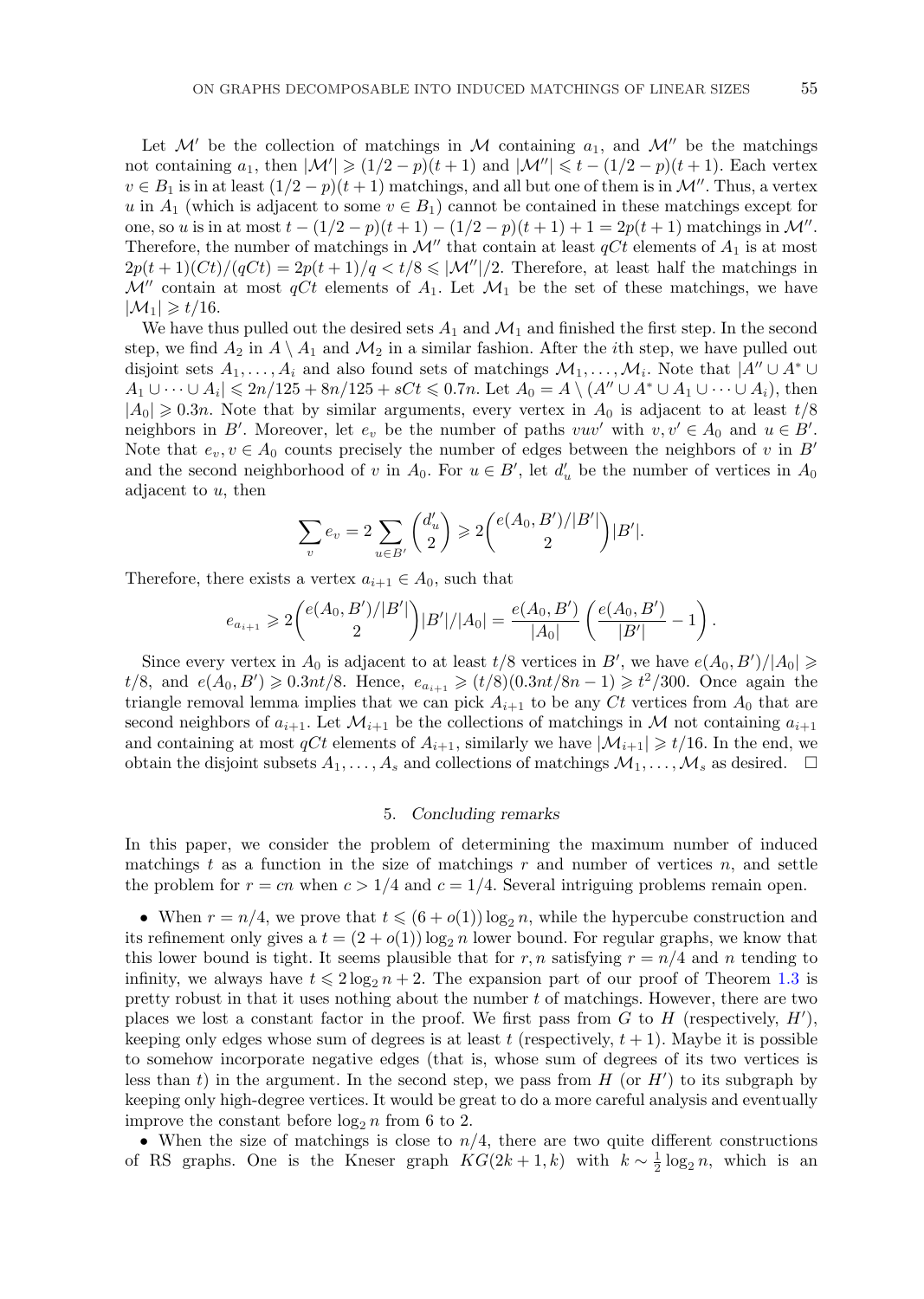<span id="page-11-0"></span> $(n/4 + \Theta(n/\log n), (1 + o(1)) \log_2 n)$ -RS graph. The other is the hypercube  $\{0, 1\}^{\log_2 n}$ , which is an  $(n/4, 2\log_2 n)$ -RS graph. Can we find a family of  $(r, t)$ -RS graphs that bridge between these two examples, say with  $t = c \log_2 n$  for some  $c \in [1, 2]$ , and  $r - n/4 = \Omega(n/\log n)$ ?

• In Section [4,](#page-7-0) we obtained an upper bound  $O(n/\log n)$  on the number of matchings when c is between  $1/5$  and  $1/4$ , and improved the bound to  $n/((\log n)2^{\Omega(\log^* n)})$  for  $c > 1/4 - b$  for some constant  $b > 0$ . However, the best construction [11] so far only gives  $n^{\Omega(1/\log \log n)}$ . It remains a challenging question to close this gap for this range, and in general for all r linear in n.

• Another interesting open problem is to maximize the size of induced matchings, when the number of matchings is linear in  $n$ . It is somewhat complementary to the questions we studied in this paper. The Ruzsa–Szemerédi theorem [18] gives an upper bound  $o(n)$ , which in turn gives a similar bound for Roth's theorem. On the other hand, for Roth's theorem, much better results are known. The current best upper bound on the size of the largest subset of [n] with no 3-term arithmetic progression is of the form  $O(n/\log^{1-o(1)} n)$ , first proved by Sanders [**[19](#page-12-0)**] using Fourier analysis on Bohr sets, and subsequently improved slightly further by Bloom [**7**]. It would be very interesting to see whether a similar bound holds for the Ruzsa– Szemerédi theorem. Moreover, the best-known lower bound for both problems is still essentially  $n/e^{O(\sqrt{\log n})}$  obtained by Behrend [5] about 70 years ago. Closing the gap between these bounds is an important open problem.

*Acknowledgement.* The authors would like to thank the anonymous referee for providing a number of insightful comments.

### *References*

- **1.** N. Alon, 'Testing subgraphs in large graphs', *Random Structures Algorithms* 21 (2002) 359–370.
- 2. N. ALON, A. MOITRA and B. SUDAKOV, 'Nearly complete graphs decomposable into large induced matchings and their applications', *J. Eur. Math. Soc.* 15 (2013) 1575–1596.
- **3.** N. Alon and A. Shapira, 'Testing subgraphs in directed graphs', *J. Comput. System Sci.* 69 (2004) 354–382.
- **4.** N. Alon and A. Shapira, 'A characterization of easily testable induced subgraphs', *Combin. Probab. Comput.* 15 (2006) 791–805.
- **5.** F. Behrend, 'On sets of integers which contain no three terms in arithmetic progression', *Proc. Natl. Acad. Sci. USA* 32 (1946) 331–332.
- **6.** Y. Birk, N. Linial and R. Meshulam, 'On the uniform-traffic capacity of single-hop interconnections employing shared directional multichannels', *IEEE Trans. Inform. Theory* 39 (1993) 186–191.
- **7.** T. F. Bloom, 'A quantitative improvement for Roth's theorem on arithmetic progressions', *J. London Math. Soc.* (2016), doi: 10.1112/jlms/jdw010.
- **8.** W. BROWN, P. ERDOS and V. SOS, *Some extremal problems on r-graphs*, New Directions in the Theory of Graphs, Proceedings of the 3rd Ann Arbor Conference on Graph Theory (Academic Press, New York, 1973) 55–63.
- **9.** W. BROWN, P. ERDOS and V. SOS, 'On the existence of triangulated spheres in 3-graphs and related problems', *Period. Math. Hungar.* 3 (1973) 221–228.
- **10.** D. Conlon and J. Fox, 'Graph removal lemmas', *Surveys in combinatorics*, London Mathematical Society Lecture Note Series 409 (eds S. R. Blackburn, S. Gerke and M. Wildon; Cambridge University Press, Cambridge, 2013) 1–49.
- **11.** E. Fischer, E. Lehman, I. Newman, S. Raskhodnikova, R. Rubinfeld and A. Samorodnitsky, 'Monotonicity testing over general poset domains', *Proceedings of the 34th Annual ACM Symposium on Theory of Computing* (ACM, New York, 2002) 474–483.
- **12.** J. Fox, 'A new proof of the graph removal lemma', *Ann. of Math.* 174 (2011) 561–579.
- 13. P. FRANKL and Z. FÜREDI, 'Colored packing of sets', *Combinatorial Design Theory, Ann. Discrete Math.* 34 (1987) 165–178.
- **14.** J. H˚astad and A. Wigderson, 'Simple analysis of graph tests for linearity and PCP', *Random Structures Algorithms* 22 (2003) 139–160.
- **15.** M. Plotkin, 'Binary codes with specified minimum distance', *IRE Trans. Inform. Theory* 6 (1960) 445–450.
- **16.** S. Rashodnikova, 'Property testing: theory and applications', PhD Thesis, Massachusetts Institute of Technology, Cambridge, MA, 2003.
- **17.** K. Roth, 'On certain sets of integers', *J. Lond. Math. Soc.* 28 (1953) 104–109.
- **18.** I. RUZSA and E. SZEMERÉDI, 'Triple systems with no six points carrying three triangles', *Colloquia Math. Soc. J´anos Bolyai* 18 (1978) 939–945.